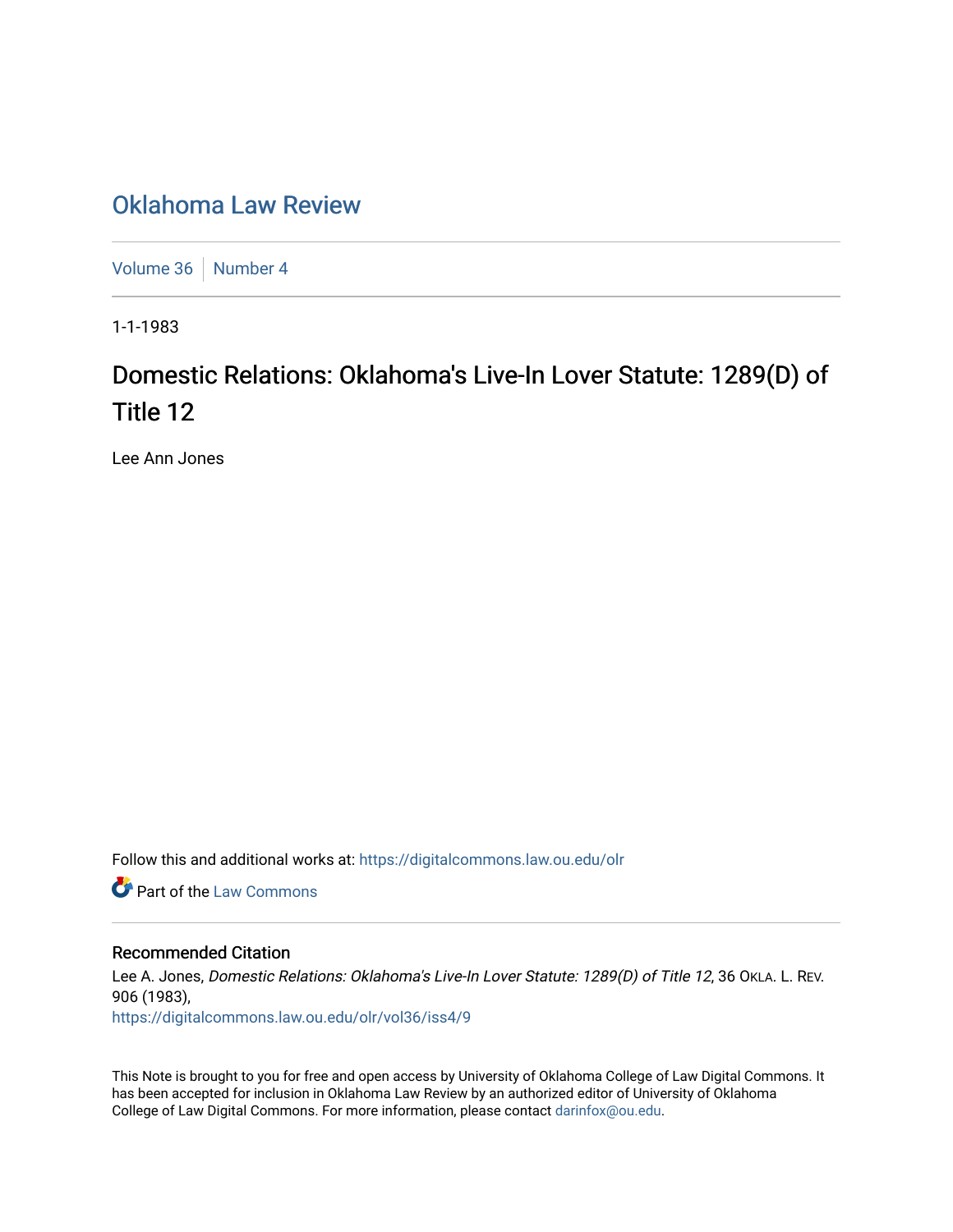quirement so that defendants may appeal from either the motion for new trial or judgment and sentence. The rules for Oklahoma criminal and civil appellate practice would then be identical on this point. Furthermore, appellate review should no longer be confined to allegations of error raised in the motion for new trial, if one is filed. This rule, especially in its application, has worked hardships on defendants whose trial attorneys have not recalled and recounted alleged trial errors to the satisfaction of the Court of Criminal Appeals.<sup>92</sup> The court has other theories of review available to dispose of trial irregularities, for example, a failure to object, to move to suppress evidence, or to request instructions, overwhelming evidence of guilt, and the harmless error doctrine. Eliminating the motion for new trial as a method for limiting appellate review will not necessarily increase a defendant's chances for relief. It will, however, promote consistency in results, reduce confusion to practicing attorneys, and encourage confidence in the Oklahoma criminal appellate process.

*Anne M. Moore*

### Domestic Relations: Oklahoma's Live-In Lover Statute: **§ 1289(D)** of Title 12

Since **1965** the Oklahoma statutes have provided for downward modification or termination of support alimony in the event of either spouse's death or the recipient's remarriage.' In **1979** the Oklahoma legislature added a third

92. It can be argued that limiting appellate review to errors raised in the motion for new trial forces criminal defense attorneys to do a better job of representing their clients at trial. On the other hand, many criminal defendants in Oklahoma qualify for court-appointed attorneys, some of whom have little experience in criminal law and no incentive to develop better skills. Furthermore, the goal of improving client representation must be balanced against the cost to the defendant who suffers when his attorney does not understand the rules of criminal appellate procedure relating to the motion for new trial. Unlike the defendant in a civil case, the criminal defendant stands to lose his liberty, and perhaps even his life, if his attorney forfeits trial errors through procedural default.

Perhaps the goal of improving the quality of client representation could be met if the Court of Criminal Appeals were more willing to grant appellate relief based on a finding that the defendant was inadequately represented at trial. In Johnson v. State, 620 P.2d 1311 (Okla. Crim. App. 1980), the court abandoned the farce and mockery standard for judging ineffective assistance of counsel and adopted a reasonably competent assistance of counsel standard. No defendant in Oklahoma has ever successfully pursued an ineffective assistance of counsel claim, at least not in any published decision. A new trial was granted to the defendant in Smith v. State, 650 P.2d 904 (Okla. Crim. App. 1982) on grounds that appear to be ineffective assistance, but the court raised the error itself after appellate counsel, who was also trial counsel, failed to do so. No appellant has met the "heavy burden" required, even under the lower standard the court has adopted. See, e.g., Taylor v. State, 659 P.2d 362, 365 (Okla. Crim. App. 1983).

**1. 12** OKLA. **STAT.** § **1289** (1981).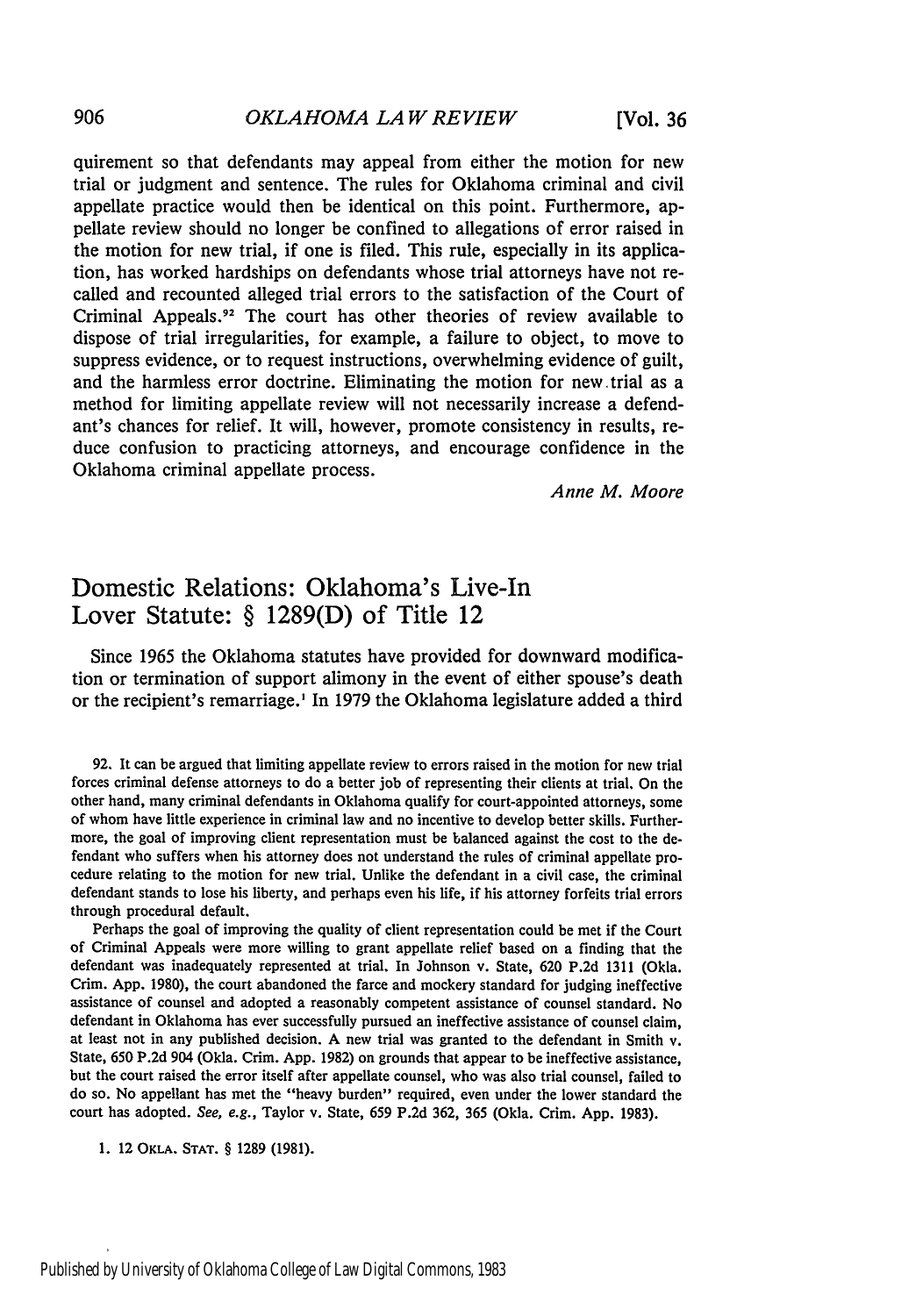#### *NOTES*

basis for modification: voluntary cohabitation of a former spouse with a member of the opposite sex.<sup>2</sup> In *Roberts v. Roberts*,<sup>3</sup> the Oklahoma Supreme Court recently construed this newly established ground for modification. This note challenges the constitutionality of the so-called "live-in lover" statute on the basis of equal protection violations. It also suggests that the applicable case law demonstrates that the Oklahoma Supreme Court is showing more interest in a moral philosophy than in dispensing justice.

#### *Purpose and Scope of Section 1289(D)*

Presumably the Oklahoma legislature added cohabitation as a basis for reducing or terminating alimony to equalize the previous disparate treatment between financially emancipated alimony recipients who cohabit without remarrying and those who do remarry.<sup>4</sup> Although this may be a legitimate, even a desirable, state objective, the goal could and should have been effectuated by language far less broad than the statute employs. The statute provides:

The voluntary cohabitation of a former spouse with a member of the opposite sex shall be a ground to modify provisions of a final judgment or order for alimony as support. If voluntary cohabitation is alleged in a motion to modify the payment of support, the court shall have jurisdiction to reduce or terminate support payments upon proof of substantial change of circumstances relating to need for support or ability to support.<sup>5</sup>

If the intent of the legislature was to put cohabiting alimony recipients on an equal footing with remarried alimony recipients, application of the statute should have been expressly limited to a former spouse who is a recipient of alimony and cohabits with a member of the opposite sex. In its present language, the *payor of alimony* who cohabits with a member of the opposite sex may invoke the statute. Thus, as was pointed out in a recent law review article,<sup>6</sup> a payor whose ability to pay diminished because of his cohabitation with a member of the opposite sex may ask the court to reduce or terminate his obligation to pay alimony.

Because the classification of persons into categories can imply inequality, the equal protection clause operates as a limitation on permissible legislative classification.<sup>7</sup>To determine whether a classification is reasonable, it is necessary to look beyond the classification to the purpose of the law. Afford-

- **2.** 12 **OKLA. STAT.** § **1289(D) (1981).**
- **3. 657 P.2d 153** (Okla. **1983).**
- *4. Id.* at 157 (Opala, **J.,** concurring).
- **5.** 12 OKLA. **STAT.** § **1289(D) (1981).**
- **6.** Comment, *The Effect of Third Party Cohabitation on Alimony Payments, 15* **TULSA L.J. 772, 786 (1980).**

**7.** For a general discussion of the equal protection clause, *see* Tussman **&** tenBroek, *The Equal Protection of the Laws,* **<sup>37</sup>CALIF. L. REV.** 341 (1949).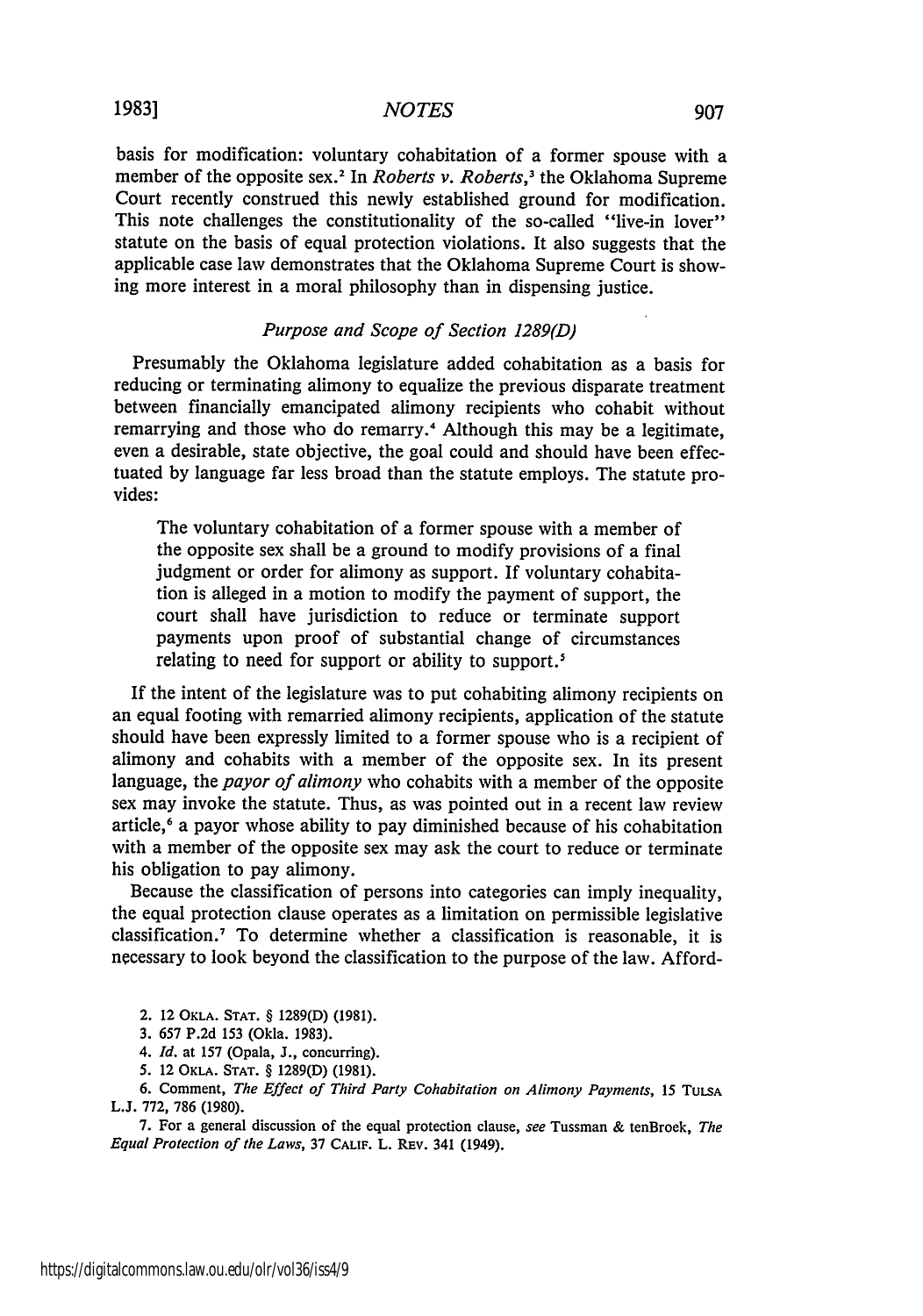ing relief to a payor whose ability to pay is reduced because of his own cohabitation is clearly unrelated to the purpose of the live-in lover statute.

Even if the courts avoid this fundamental unfairness by refusing to reduce or terminate the obligation in such a circumstance,<sup>8</sup> the statute nevertheless fails in its attempt to equalize the status of cohabiting and remarried alimony recipients because it provides only for reduction or termination of alimony payments.9 When a recipient of alimony remarries, the former spouse's duty to support terminates,<sup>10</sup> but at the same time the new spouse assumes the duty to support." When a recipient of alimony chooses to cohabit rather than remarry, however, the former spouse's duty to support may now be terminated, but the paramour does not assume the duty to support.<sup>12</sup> If the paramours end their relationship, the former recipient has no recourse against either the former spouse or the former lover and must look to the state for any additional support that is needed.

To avoid this situation, the legislature should have provided that alimony be suspended or waived during the cohabitation so long as the need for support is reduced.<sup>13</sup> Should the paramour move out, however, the payor would resume the obligation to support the recipient. Only then would the statute bear a rational relationship to a legitimate state objective.

Because the statute does not limit the basis for modification to cohabitation of the recipient spouse,"' and because the requisite change of circumstances may relate to the *ability* to support as well as the need for support,<sup>15</sup> the statute is too broad to bear a rational relationship to the state's purported goal of affording relief to an alimony payor whose recipient has become financially emancipated. The United States Supreme Court in *Orr v. Orr'6* assumed forthrightly that "if upon examination it becomes clear that there is no substantial relationship between the statutes and their purported objectives, this may well indicate that these objectives were not the statute's goals in the first place."<sup>17</sup>

8. The court is of the opinion that even if the statute contains unfair elements, it must apply it anyway: "It is the duty of courts to give effect to legislative acts, not to repeal or circumvent them. A court is not justified in ignoring the plain words of the statute. [Citation omitted.]." Allgood v. Allgood, 626 P.2d 1323, 1327 (Okla. 1981). Since the wording of the statute is so plain, presumably the court will not ignore it.

**9.** 12 **OKLA. STAT.** § **1289(D) (1981).**

**10.** 12 **OKLA. STAT.** § **1289(B) (1981).**

**11. 32 OKLA. STAT.** § 3 **(1981).**

12. Allgood v. Allgood, **626 P.2d 1323, 1326** (Okla. **1981).**

**13.** This was suggested **by** Justice Doolin in Smith *v. Smith:* "When the cohabitation has ceased, the court should modify support alimony only for those times when the cohabitation, and hence the need for support alimony, was viable." **652 P.2d 297, 300** (Okla. **1982)** (Doolin, **J.,** dissenting).

Tennessee's corresponding statute provides for suspension only. TENN. CODE ANN. § 36-820(a)(3) **(1977).**

14. The statute reads: "The voluntary cohabitation of *a former* spouse with a member of the opposite sex . **.** . **2"** 12 OKLA. **STAT.** § 1289(D) (1981) (emphasis added).

*15. Id.*

16. 440 U.S. 268 (1979).

17. *Id.* at 281 n.10.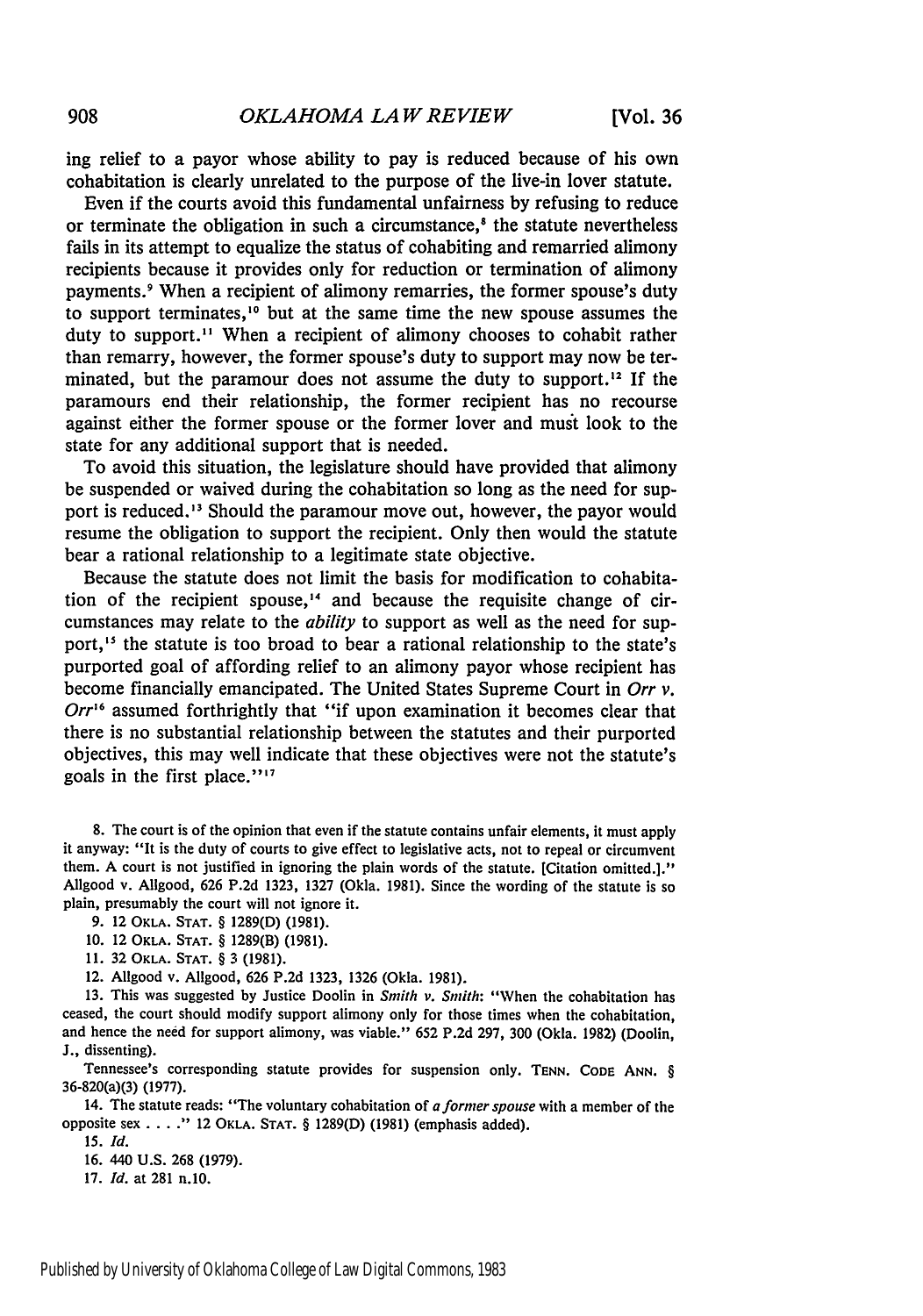If relief to the alimony payor is not the legislature's goal, it appears that Justice Simms was correct when he concluded in his dissenting opinion in *Roberts* that, "The provision is not concerned with need, but sexual conduct."<sup>18</sup> Cohabiting recipients "are penalized by this provision in the exercise of their rights to privacy, and freedom of association in their own homes for behavior which is lawful and wholly unrelated to the purpose of alimony for support."<sup>19</sup>

#### *Oklahoma Supreme Court Cases*

Although the 1983 case of *Roberts v. Roberts"* was the first case to which the Oklahoma Supreme Court found the live-in lover statute to be applicable, earlier cases set the foundation for the court's position. In the 1981 case of *Allgood v. Allgood,<sup>2</sup> '* the former husband asked that the court terminate his obligation to pay alimony because his former wife was living with her boyfriend. The court noted that section 1289(D) did not affect the parties in this case because they were divorced before the amended provision became effective. <sup>22</sup>

Implicit in the court's conclusion was that section 1289(D) acts prospectively only.<sup>23</sup> Consequently, all alimony recipients divorced before October 1, 1979 are free to cohabit and accept support from their paramours without jeopardizing the right to receive support from their former spouses. Further, *Allgood* suggests that although a husband has a legal duty to support his wife that can continue after divorce in the form of support alimony, a paramour has no such corresponding duty either during the cohabitation or afterward.<sup>24</sup> Once the cohabitation ends, if the alimony has been terminated, the court is without jurisdiction to order either the former spouse or the former paramour to resume or continue contributing support to the former recipient.

Though section 1289(D) requires proof of a substantial change of circumstances relating to the need or the ability to pay, the legislature did not see fit to include guidelines in the statute. That leaves the courts as the sole determiners of what constitutes a substantial change. The prevailing test for economic need in states having statutory provisions for modifying alimony based on change of circumstances is the test defined by the New Jersey Superior Court in *Garlinger v. Garlinger.<sup>2</sup> '* The *Garlinger* test acknowledges two situations where there may be a change of circumstances sufficient to entitle the alimony payor to relief: (1) where the recipient former spouse is being supported in whole or in part by her paramour, or (2) where the

**18.** Roberts v. Roberts, 657 **P.2d 153, 159** (Okla. 1983).

- 19. *Id.* at 158.
- 20. *Id.* at 153.
- 21. 626 P.2d 1323 (Okla. 1981).
- 22. *Id.* at 1325.
- **23.** This later became an explicit ruling in Smith v. Smith, 652 P.2d 297, 298 (Okla. 1982).
- 24. Allgood v. Allgood, 626 P.2d 1323, 1326 (Okla. 1981).
- 25. 137 N.J. Super. 56, 347 A.2d 799 (1975).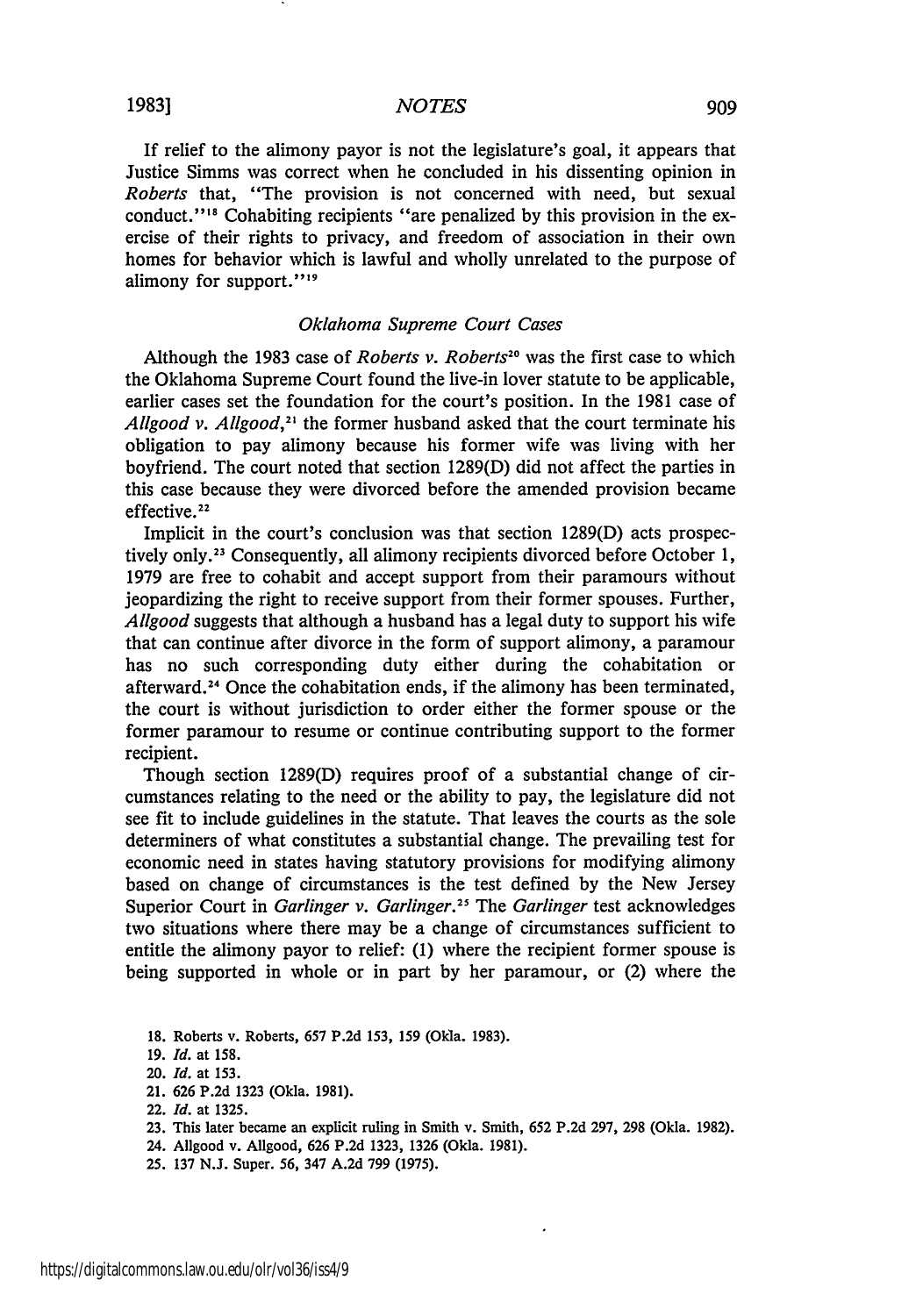paramour resides with the recipient without contributing toward food or normal household bills.<sup>26</sup> In the latter situation, there may be a reasonable inference that the alimony is being used, at least in part, for the benefit of the paramour.<sup>27</sup>

In *Allgood,* the Oklahoma court cited *Garlinger* in supporting the husband's contention that the alimony should be terminated based on his former wife's changed circumstances.<sup>28</sup> The court distinguished *Garlinger* on the basis that New Jersey had a statute providing for modification for change in circumstances, but Oklahoma did not.<sup>29</sup> Because the court merely distinguished *Garlinger* and did not comment on the desirability of the test pronounced therein, it is possible that the *Garlinger* test may yet be adopted to determine whether a change of circumstances is substantial enough to afford the alimony payor relief.

Finally, the court noted in *Allgood* that section 1289(D) does not respond to those situations wherein the alimony recipient receives aid from someone outside the conjugal relationship, e.g., parents, a sibling, or roommates of the same gender.<sup>30</sup> In this remark, the majority implies that section 1289(D) is underinclusive. Of course, the legislature is free to remedy a general problem in a piecemeal fashion without subjecting the statute to constitutional infirmity. If the implied underinclusiveness of section 1289(D) was not a hint of a constitutional problem, *Allgood* suggests the court's receptiveness to an even more extensive statute that would afford relief to an alimony payor whose recipient's need diminished because of aid received, for example, from her parents.

The Oklahoma Supreme Court's next opportunity to comment on the livein lover statute was in the 1982 case of *Smith v. Smith. <sup>3</sup> '* The implicit ruling in *Allgood32* that section 1289(D) is prospective only became explicit in *Smith* when a much divided court held that the section does not apply to grants of support alimony imposed prior to the enactment of the statute.<sup>33</sup> In his special concurrence. Justice Opala agreed with the plurality in holding that the statute is only prospective in nature.<sup>34</sup> Justice Simms also filed a special concurrence, but did not indicate whether the statute should be applied only to grants of alimony imposed after its enactment." The remaining four justices dissented. In order for a case to set a binding precedent, five justices

26. *Id.,* 347 **A.2d** at 799, 803.

27. *Id.* It is beyond the scope of this note to examine whether the payee's use of the money is constitutionally protected as a fundamental privacy right.

28. Allgood v. Allgood, 626 P.2d 1323, 1325 (Okla. 1981).

29. *Id.* at 1326.

30. *Id.* at 1327.

31. 652 P.2d 297 (Okla. 1982).

32. Allgood v. Allgood, 626 P.2d 1323, 1325 (Okla. 1981).

33. Smith v. Smith, 652 P.2d 297, 298 (Okla. 1982). The statute became effective October 1, 1979. Justice Wilson, writing for the plurality, was joined by Chief Justice Irwin and Vice Chief Justice Barnes.

34. *Id.* at 299.

35. *Id.* at 298, 299. Justice Simms would strike § 1289(D) as unconstitutional.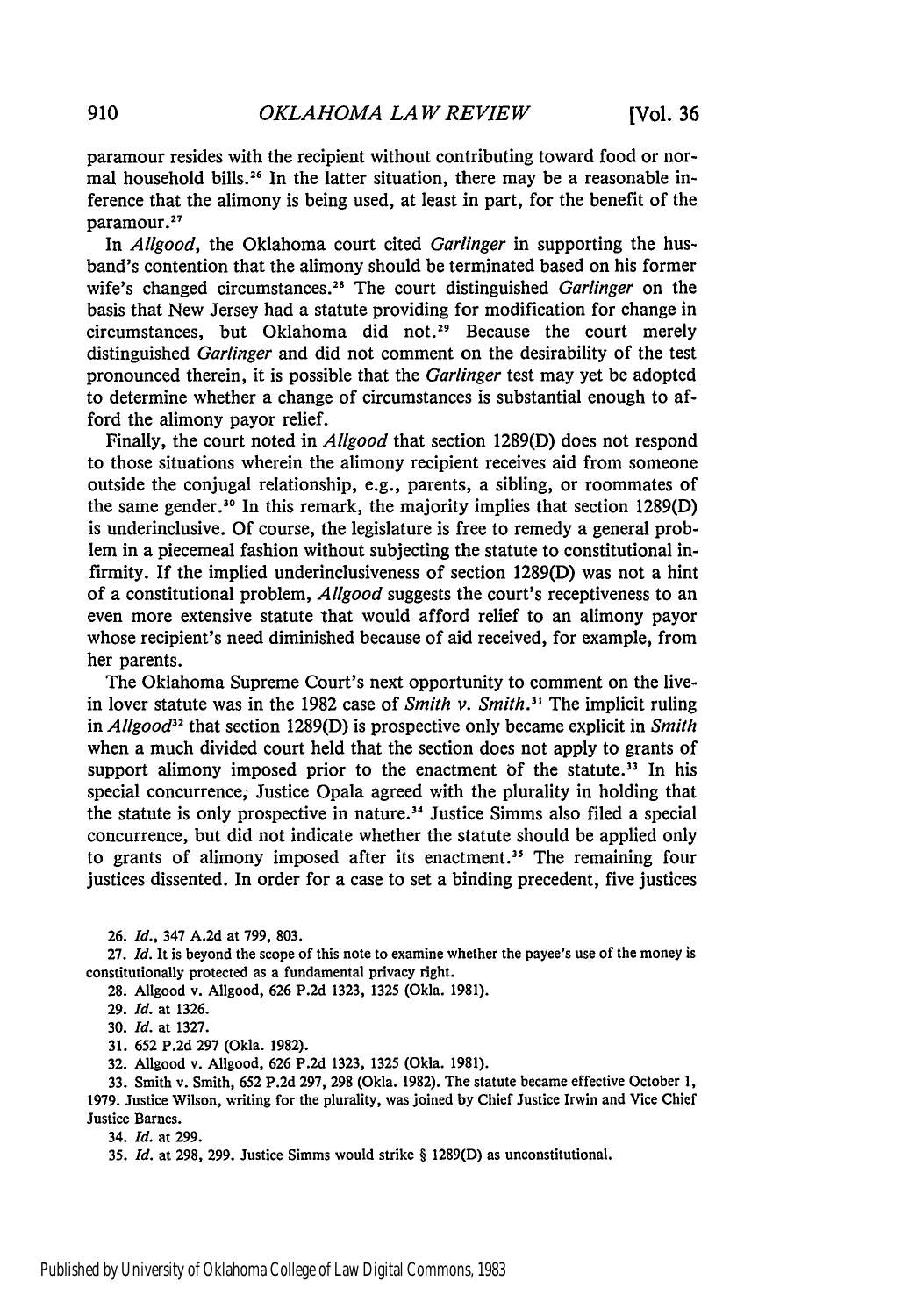must concur in the result. In *Smith,* only four justices indicated agreement with the specific holding; accordingly, the holding is not binding on future cases.

Justice Doolin wrote for the majority in *Allgood*<sup>36</sup> wherein the court noted that section 1289(D) had no effect on a support alimony award granted before the statute was enacted.<sup>37</sup> In *Smith*, however, he authored a strong dissent to the contrary,<sup>38</sup> stating that although section 1289(D) cannot be retroactively applied to "terminate support alimony due and owing *prior* to October 1, 1979,"<sup>39</sup> support alimony that becomes due and owing after that date is subject to termination under the statute.<sup>40</sup> He persuasively reasoned that:

A judgment, particularly a support alimony judgment, calling for periodic payments, may fix or define vested property rights but usually is not ipso facto a vested right in itself. Otherwise the Legislature could not have allowed for the termination of support alimony upon the death or remarriage of the recipient, or upon the voluntary cohabitation of the recipient . **. ..** Each payment becomes *vested only when due,* and not before.

Because this reasoning is the sounder approach, one can hope that it will attain majority status the next time the court considers the issue. Justice Doolin went on to suggest that:

When the cohabitation has ceased, the court should modify support alimony only for those times when the cohabitation, and hence the need for support alimony, was viable. The object of the statute should not be to punish the spouse who cohabits with a member of the opposite sex; the aim is to allow modification of support alimony when need for such has decreased or ceased to exist. We cannot, and will not dictate our personal moral philosophy.<sup>42</sup>

Although there is no statutory provision to modify support alimony on a temporary basis, or to reinstate or increase such after it has been terminated or reduced, suspending payments for only the time when need for support has decreased or ceased to exist would better serve the purpose of the statute. This assumes, of course, that the purpose is to grant relief to alimony payors whose recipients no longer need the support.

Justice Opala's special concurrence suggests that section 1289(D) is unnecessary, that the court already had the power to terminate support alimony

- **36.** Allgood v. Allgood, **626 P.2d 1323** (Okla. **1981).**
- 37. *Id.* at 1325.
- 38. Smith v. Smith, 652 P.2d 297, 299 (Okla. 1982).
- 39. *Id.*
- 40. *Id.*
- 41. *Id.* at 299, 300 (emphasis added).
- 42. *Id.* at 300.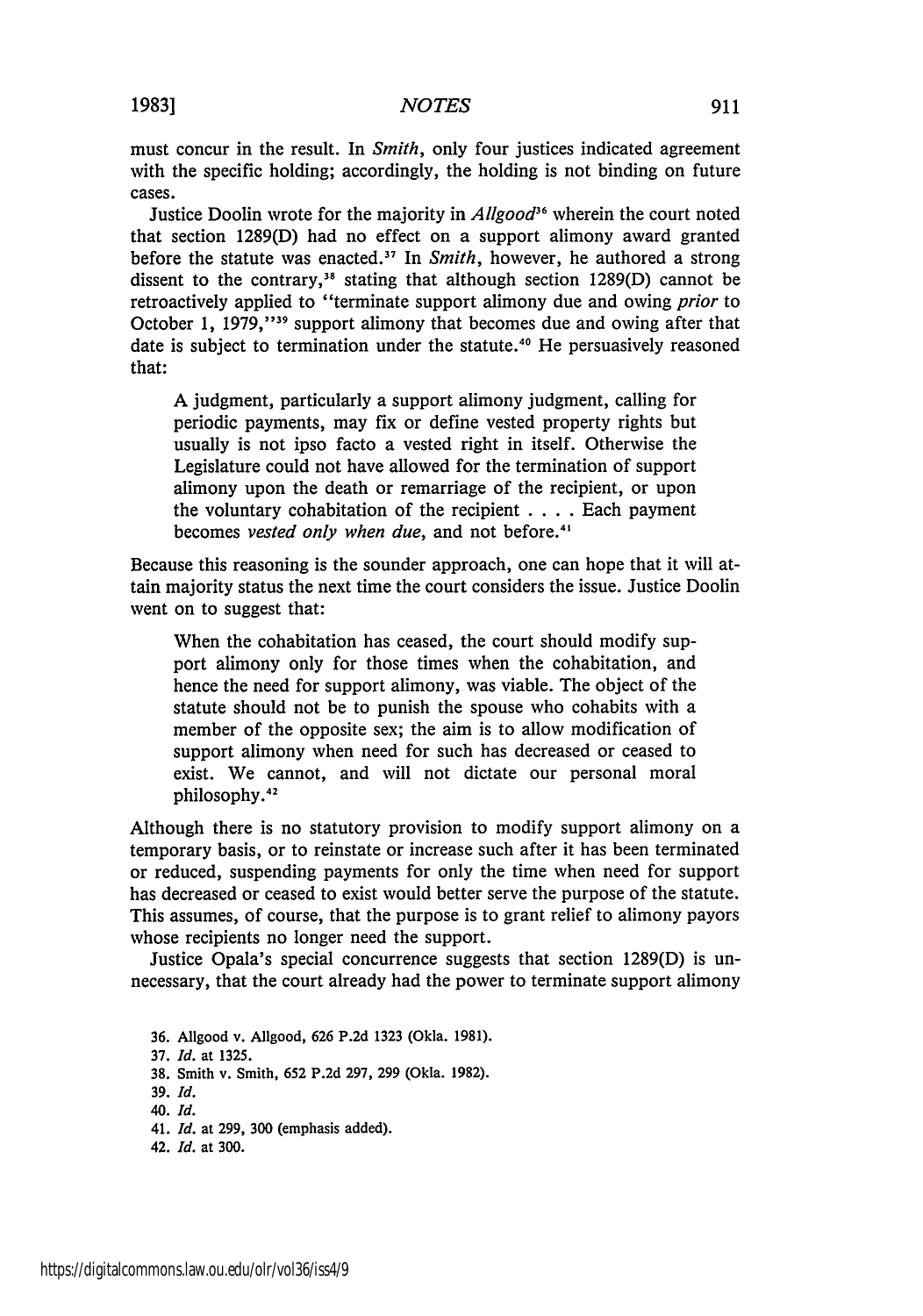on the basis of cohabitation under section 1289(B), which provides for termination upon remarriage:

A nonspousal union based in a common household may create a bond of economic interdependence that bears all the earmarks of a matrimonial partnership. When interposed for the purpose of terminating support alimony, such bond should be treated as a *de facto* remarriage within the purview of 12 O.S. 1981 § 1289B.<sup>43</sup>

It is unclear what Justice Opala means by the phrase *"de facto* remarriage." *Black's Law Dictionary* defines de facto as "in fact, in deed, actually,"<sup>44</sup> then goes on to explain that the phrase is used to characterize "a state of affairs which must be accepted for all practical purposes, but is illegal or illegitimate."<sup>45</sup> What *is* clear is that Justice Opala advocates that the law recognize cohabitation as the equal of remarriage, at least for the purpose of alimony modification. The question then arises: If such a bond were treated as a de facto remarriage for purposes of termination of support alimony, would the bond receive the same treatment for purposes of determining whether the duty to support exists under section 3 of Title 32 of the Oklahoma Statutes? If it were, the plight of the alimony recipient whose lover moves out after the support alimony has been terminated would be solved. Logically, then, the state would simply charge the paramour with the duty to support. However, because Justice Opala has already advanced this proposal in at least two cases without so much as a comment from his brethren,<sup>46</sup> it is doubtful that his view will attain majority status in the present court.

In January 1983, the Supreme Court of Oklahoma squarely addressed the live-in lover statute in *Roberts v. Roberts."7* In that case the former husband filed an application to modify the support alimony award granted in the divorce decree on the grounds that there had been a substantial change in circumstances relating to the need for such support and that his former wife was living in a "private conjugal relationship." The former wife appealed the trial court's termination of the support alimony award.

The appellant alleged that the trial court erred in its finding of a substantial change of circumstances that would warrant termination of support alimony and that a private conjugal relationship existed."' She also attacked the statute as being violative of due process and equal protection.<sup>49</sup>

Without even noting the facts, the majority of the court agreed that the

43. *Id.* at 299.

44. BLACK'S LAW DICTIONARY **375** (5th ed. 1979).

**45.** *Id.*

46. Roberts v. Roberts, 657 P.2d 153, **157** (Okla. 1983); Smith v. Smith, 652 P.2d 297, 299 (Okla. 1982).

47. 657 P.2d **153** (Okla. **1983).**

48. *Id.* at 154.

49. *Id.*

912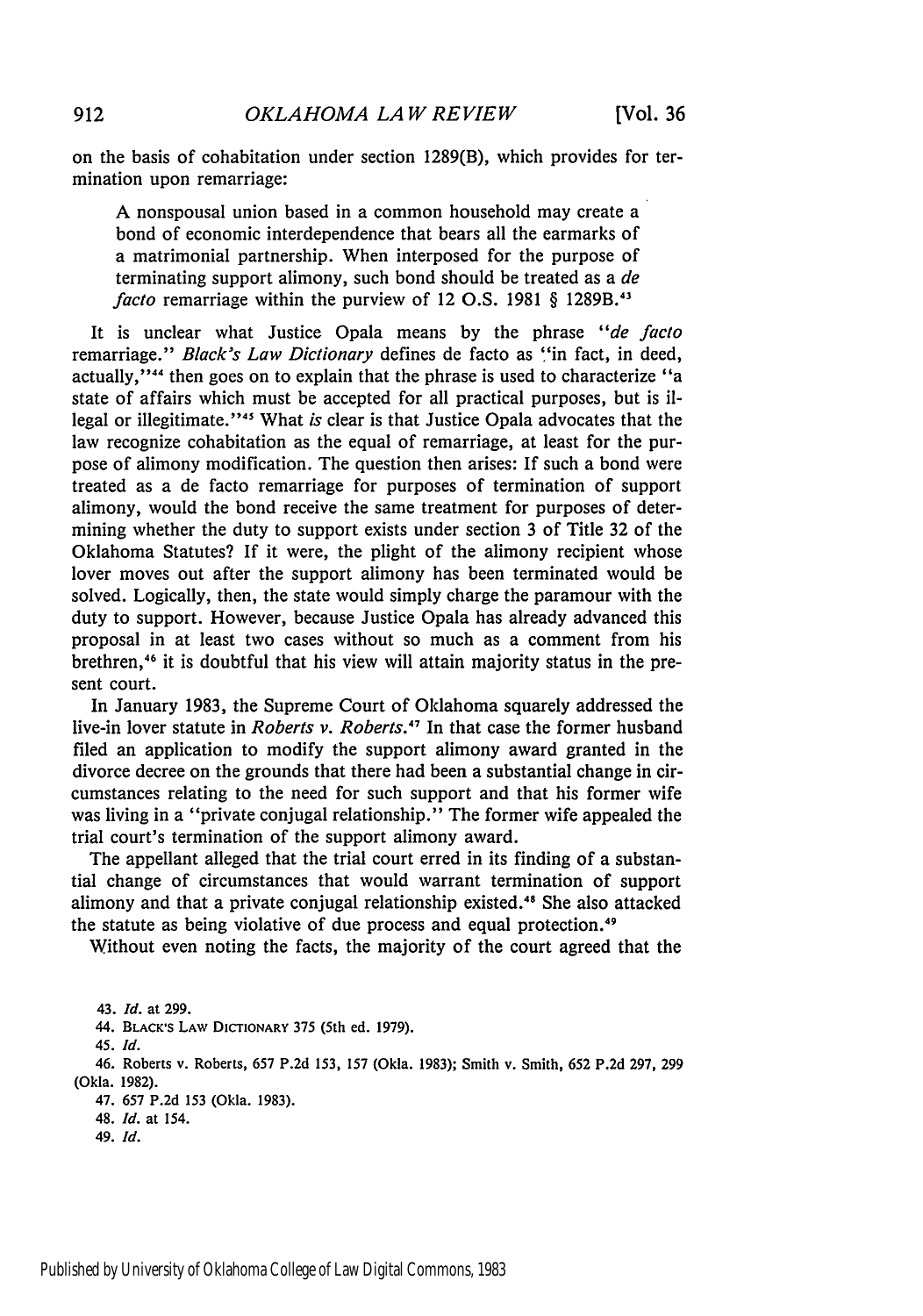trial court had spent "considerable time examining the evidence and listening to the witnesses and absent an abuse of discretion this Court will not reverse a discretionary decision by a trial court based on the evidence."<sup>50</sup> The court did not address or pronounce a standard to be used by the trial courts because the appellant did not argue that an improper test had been applied.<sup>51</sup>

Although the court did not provide guidelines for determining when a change of economic need is substantial enough to merit reduction or termination of support alimony, the court implied what it would consider a "private" conjugal relationship" by finding that the trial court had not abused its discretion in its factual finding, The dissent detailed the facts that the majority did not: The appellant and her boyfriend had spent twenty nights together over a period of approximately six months,<sup>52</sup> an average of less than one night per week. If a change of financial need is this easy to prove, support alimony is indeed easily jeopardized.

Appellant further urged that the statute is violative of due process and equal protection because it does not allow a party the right to seek an increase in support alimony upon showing substantial change of circumstances. Moreover, the described cohabitation penalizes only the payee, not the payor who also engages in such conduct.<sup>53</sup>

To the former allegation, the court answered that it has no power to increase the original support award because there is no statutory authority to do so.<sup>54</sup> Concluding that there is nothing unconstitutional in section 1289(D),<sup>55</sup> the court called appellant's latter argument ludicrous. After all, said the court, "what possible bearing would that have on the need for support of the recipient spouse?"<sup>56</sup> The dissenting opinion answered the majority by pointing out that "sexual conduct-by either former spouse-has no bearing on the recipient's need for support."<sup>57</sup>

Before the live-in lover statute was enacted, the only grounds for modification were death or remarriage of the recipient.<sup>58</sup> Both directly related to need.

50. *Id.* at 155.

*51. Id.* at **158** (concurring opinion). Thus, it is possible that at some later date the *Garlinger* test will be adopted.

52. *Id.* at **160** (dissenting opinion). Compare the definition of cohabitation in connection with common-law marriage:

That parties occupied [the] same room, or bed, overnight, does not constitute "cohabitation" as [this] term is employed in connection with common-law marriage, but, with respect to such marriage, the word means a living or residing together of a man and woman ostensibly as husband and wife, and ordinarily carries with it the *idea of a fixed residence,* and does *not* contemplate a *casual sojourning together.*

*In re* Miller's Estate, 182 Okla. 534, 78 P.2d 819 (1938) (emphasis added).

53. Roberts v. Roberts, 657 P.2d 153, 154 (Okla. 1983).

54. *Id.* at 154-55.

*55. Id.*

*56. Id.*

57. *Id.* at 161.

58. 12 OKLA. **STAT.** § 1289(A), (B) (1981).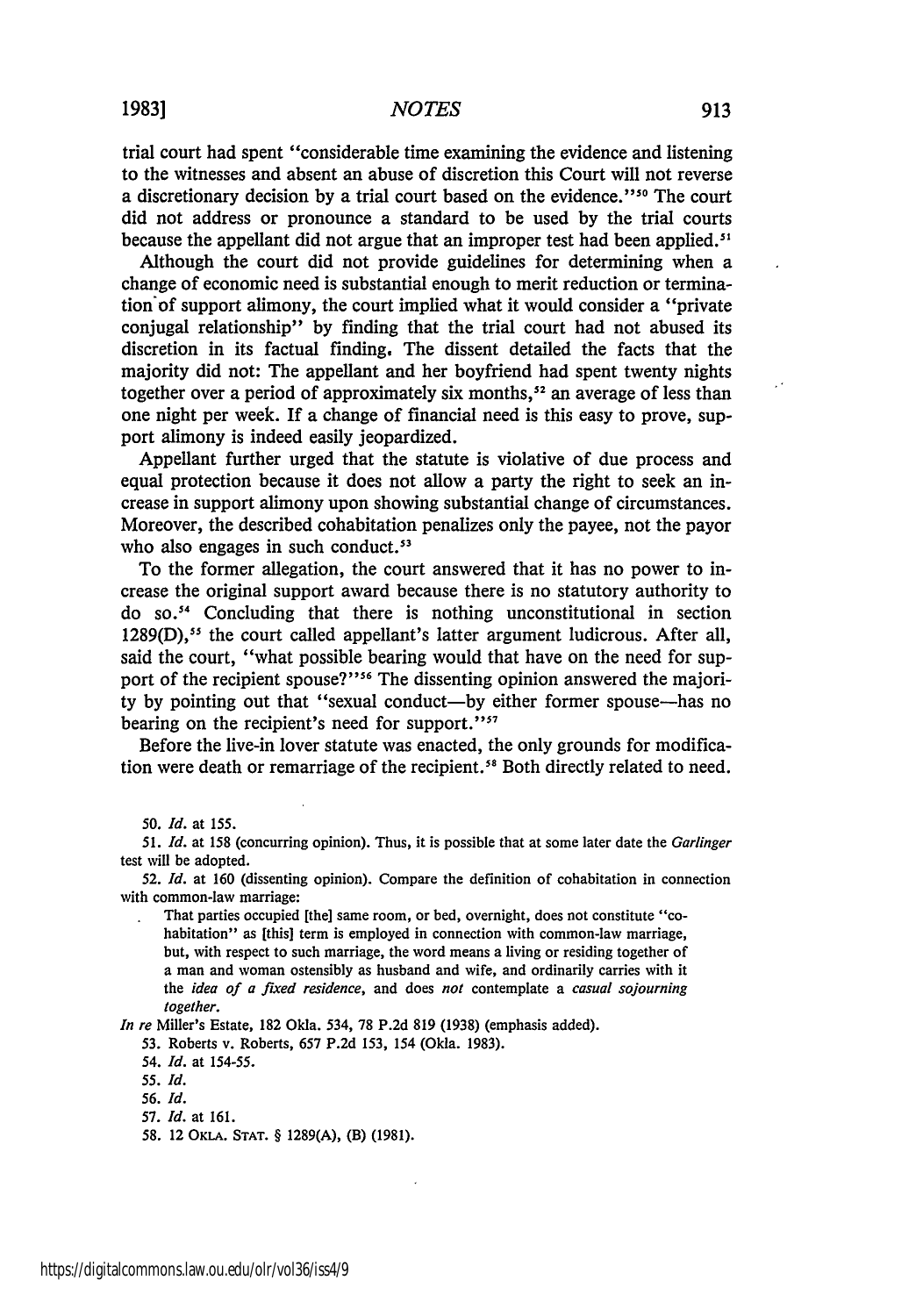Section 1289(D) in some instances may relate to need." As Justice Simms pointed out in dissent, the payor's ability to support is irrelevant in all other circumstances because the purpose of support alimony is the need of the recipient.<sup>60</sup> Yet when cohabitation is involved, the issue assumes sudden relevance.<sup>61</sup>

Justice Simms further explained that in order to support the notion that section 1289(D) is based on need, "it would be necessary to satisfactorily show that sexual activity in a cohabiting relationship represents a sufficiently legitimate, accurate proxy for financial need."<sup>62</sup> Because such conduct is wholly unrelated to need, Justice Simms concluded that the classification is gratuitous and therefore unconstitutional.<sup>63</sup>

#### *Constitutionality of Section 1289(D)*

The dissent in *Roberts* analyzed the unconstitutional elements in section 1289(D).<sup>64</sup> Equal protection is, of course, the guarantee that persons in similar circumstances will be dealt with in a similar manner and that people of different circumstances will not be treated as if they were the same.<sup>65</sup> The live-in lover statute violates both of these rules.

For example, an alimony recipient who is supported by her wealthy paramour but does not share his residence is similar to the alimony recipient who shares living expenses with her live-in lover. Although both have a reduced need for support alimony, the statute does not treat them in the same way. The recipient of support alimony with a paramour who has enough money to give financial assistance while maintaining separate households may in fact be in less need of continued support alimony than the recipient who must cohabit with her lover out of financial necessity, yet only the latter is subject to reduction or termination of the alimony. In other words, the statute discriminates against those who decide to cohabit for the reason of financial necessity.

In a special concurrence in *Roberts,* Justice Opala opined that the classification is permissible because it provides similar treatment for married and unmarried alimony recipients who are similarly situated.<sup>66</sup> The fault of this reasoning lies in the fact that remarried recipients have new spouses who are legally obligated to support them,<sup>67</sup> but the unmarried recipients have no

59. For example, when one of the former spouses cohabits and the recipient's need is reduced, a change in the recipient's need is not a requirement because of the alternate provision "or ability to pay." In fact, the movant need only allege voluntary cohabitation in his motion to modify. *Id.* § 1289(D).

60. Roberts v. Roberts, **657** P.2d 153, 159 (Okla. 1983).

61. **Id.**

62. **Id.** at 160.

63. **Id.**

64. Id. at 159-61.

**65.** Tussman & tenBroek, *The Equal Protection of the Laws,* **37 CALIF.** L. **REV.** 341, 344 (1949).

66. Roberts v. Roberts, 657 P.2d 153, 157 (Okla. 1983).

67. *See* 32 **OKLA. STAT.** § 3 (1981).